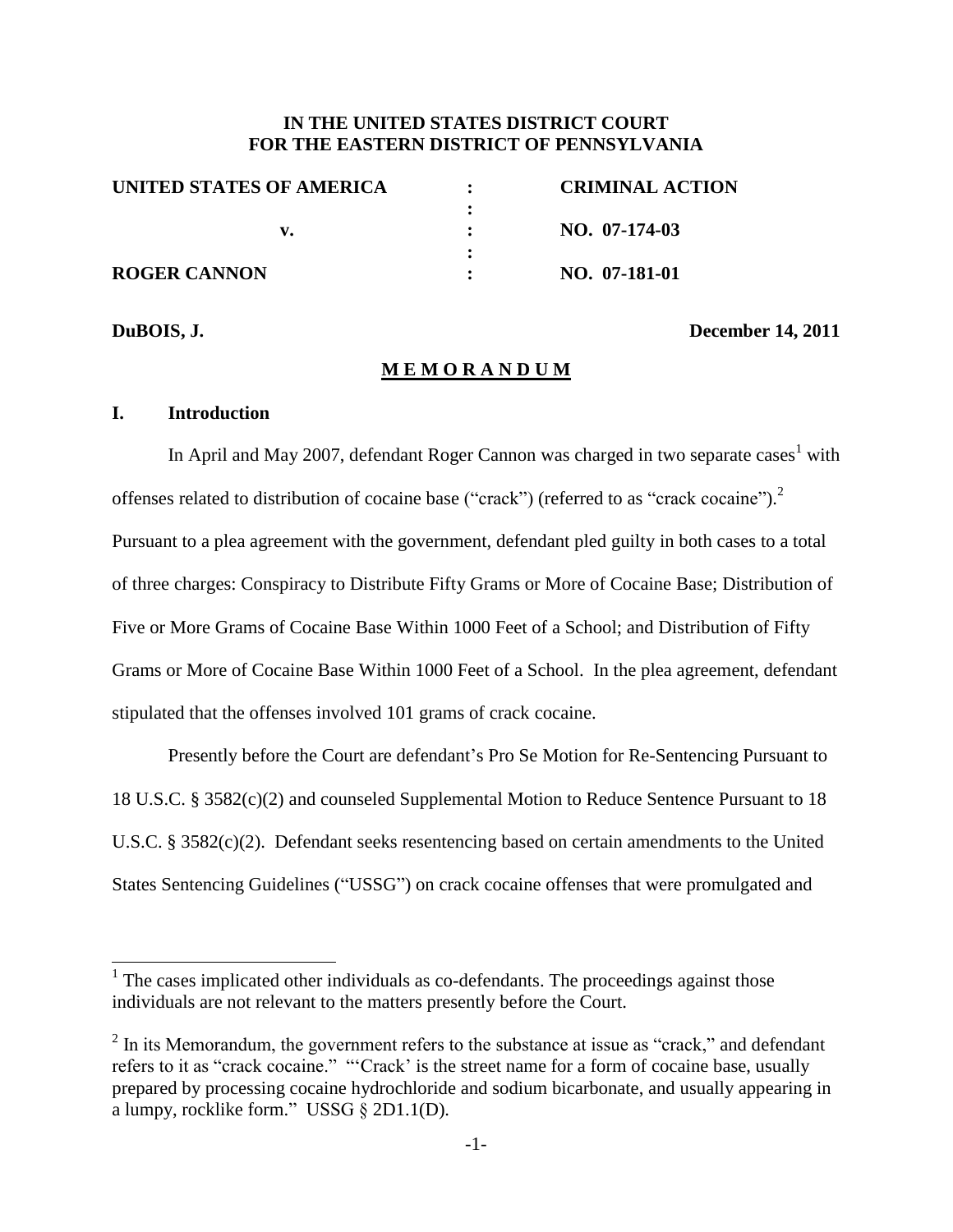given retroactive effect after his original sentencing. For the reasons set forth below, defendant's motions are denied.

# **II. Background**

l

## **A. Charges and Plea Agreement**

In case  $07-174-03$ ,<sup>3</sup> on May 2, 2007, defendant was charged in a Superseding Indictment with: Count One, Conspiracy to Distribute Fifty Grams or More of Cocaine Base, in violation of 21 U.S.C. § 846(a)(1) and (b)(1)(C); Count Seventeen, Distribution of Five or More Grams of Cocaine Base, in violation of 21 U.S.C. § 841(a)(1) and (b)(1)(B); and Count Eighteen, Distribution of Five or More Grams of Cocaine Base Within 1000 Feet of a School, in violation of 21 U.S.C. § 860. In case 07-181-01, on April 25, 2007, defendant was charged by Superseding Indictment with: Count One, Distribution of Fifty Grams or More of Cocaine Base, in violation of 21 U.S.C. §  $841(a)(1)$  and  $(b)(1)(A)$ ; and Count Two, Distribution of Fifty Grams or More of Cocaine Base Within 1000 Feet of a School, in violation of 21 U.S.C. § 860.

Defendant entered into a plea agreement with the government that encompassed both cases. He agreed to plead guilty to Counts One and Eighteen in case 07-174-03 and to Count Two in case 07-181-01. As part of the plea agreement, the parties stipulated as follows:

- 1. The quantity of crack cocaine for which defendant was criminally responsible was 101 grams.
- 2. Defendant was eligible for a three-level downward adjustment for acceptance of responsibility under USSG §§ 3E1.1(a) and (b).<sup>4</sup>

<sup>&</sup>lt;sup>3</sup> Judge Fullam sentenced defendant in both Case No. 07-174-03 and Case No. 07-181-01. Case No. 07-174-03 was transferred to this Court by Order of Chief Judge Joyner on July 12, 2011, and Case No. 07-181-01 was transferred by similar order on October 21, 2011.

<sup>&</sup>lt;sup>4</sup> As discussed infra, defendant's original sentence was calculated using the November 1, 2007, edition of the USSG ("the 2007 edition"), and the version currently in effect is the November 1,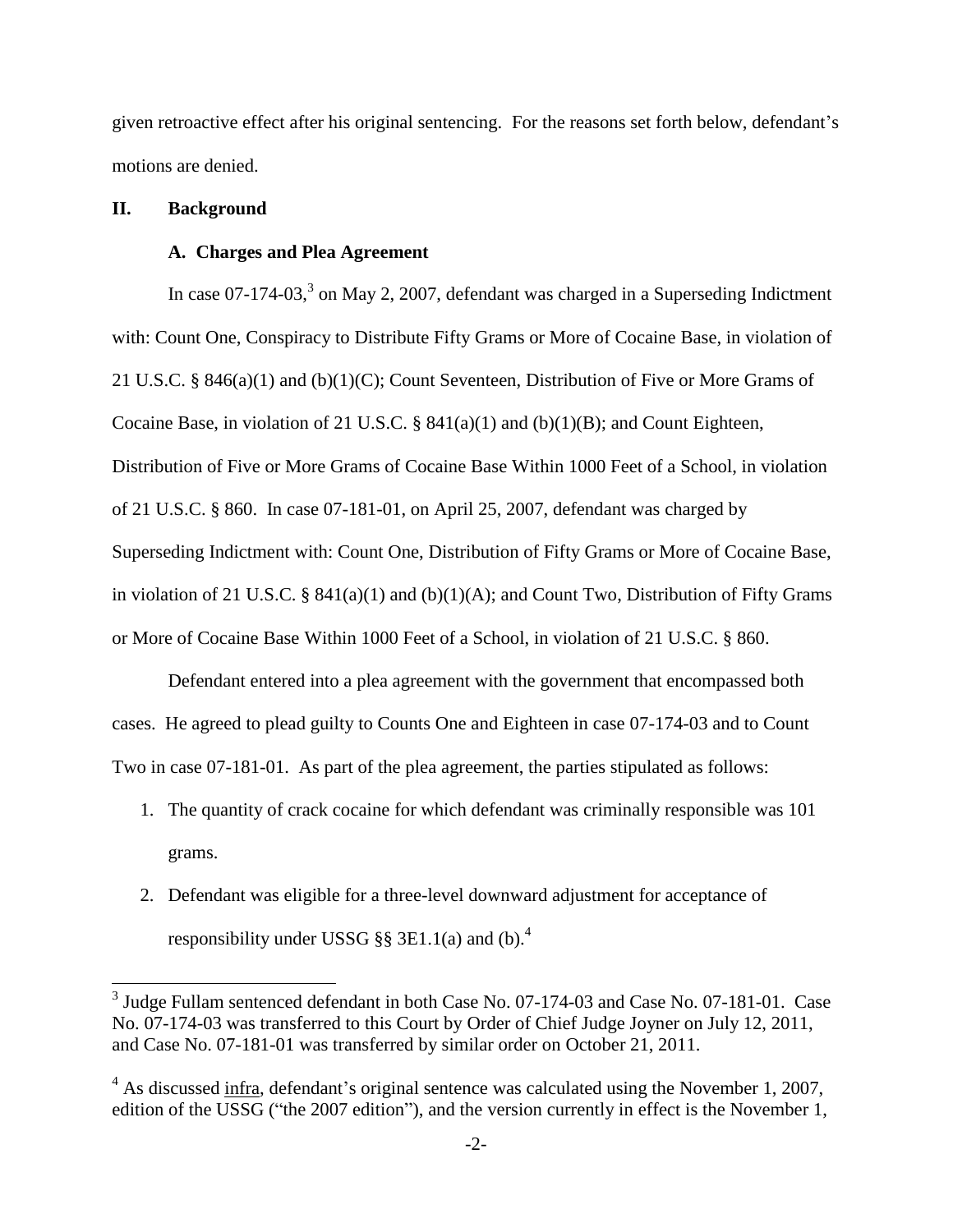3. At the time of sentencing, if the government concluded that the defendant rendered substantial assistance in the investigation or prosecution of another individual charged with a crime, the government would move for a downward departure from the guideline sentencing range and mandatory minimum sentence pursuant to USSG § 5K1.1 and 18 U.S.C § 3553(e).

## **B. Guideline Calculation and Sentence**

Prior to sentencing, the United States Probation Office prepared a Presentence Investigation Report ("PSR") that contained the sentencing guideline calculation for defendant. All three offenses of conviction grouped together pursuant to USSG § 3D1.2. Defendant's base offense level was thirty-two: two levels for a controlled-substance offense involving a protected location, see id. § 2D1.2(a)(1), plus thirty levels for distribution of 101 grams of crack cocaine, see id. § 2D1.1(c)(5) (2007 ed.). Defendant received the agreed-upon three-level deduction for acceptance of responsibility under § 3E1.1(a) and § 3E1.1(b), bringing his total offense level to twenty-nine. Defendant's criminal history category was III. See id. ch. 4. With an offense level of twenty-nine and a criminal history category of III, 5 defendant's guideline sentence before consideration of any mandatory minimum sentences was 108 to 135 months' imprisonment. See id. ch. 5 pt. A.

Each offense of conviction carried a statutory mandatory minimum sentence. Conspiracy to Distribute Fifty Grams or More of Cocaine Base had a mandatory minimum penalty of ten years' incarceration. See 21 U.S.C. §§ 841(b)(1)(A)(iii), 846 (2006) (amended Oct. 15, 2008). Distribution of Five or More Grams of Cocaine Base Within 1000 Feet of a School had a  $\overline{a}$ 

<sup>2011,</sup> edition ("the 2011 edition"). The Court specifies the USSG edition in citations only when the cited provision in the 2011 edition is different in relevant part from the 2007 edition.

<sup>&</sup>lt;sup>5</sup> Defendant has not challenged the accuracy of these calculations; the sole issue defendant's motion presents is the potential application of certain amendments to the guideline ranges.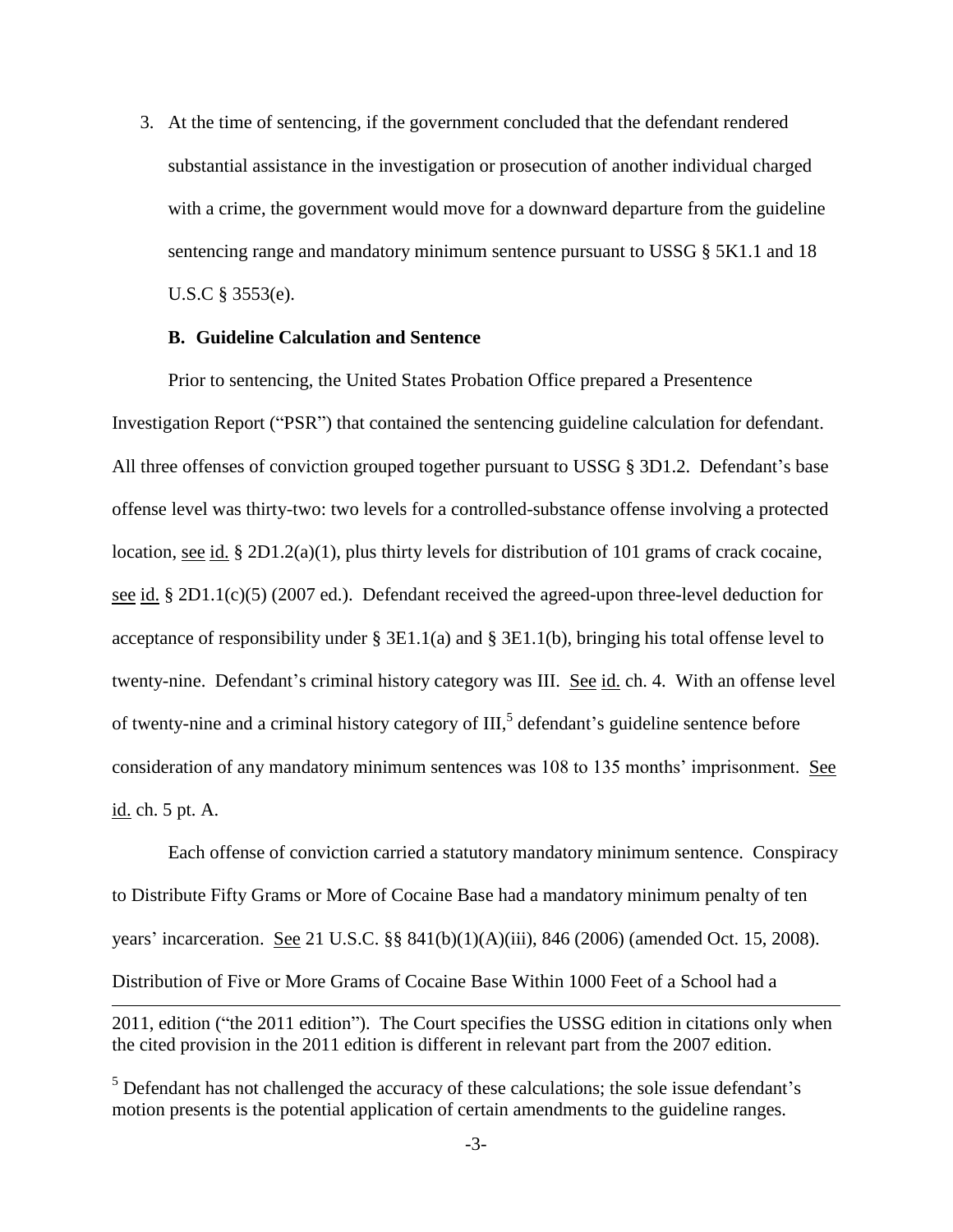mandatory minimum penalty of five years' incarceration. See id.  $§ 841(b)(1)(B)(iii) (2006), 21$ U.S.C. § 860. Distribution of Fifty Grams or More of Cocaine Base Within 1000 Feet of a School had a mandatory minimum penalty of ten years' incarceration. See id. §  $841(b)(1)(A)(iii)$ (2006); id. § 860. Because two of the offenses had mandatory minimum penalties of ten years – 120 months – of incarceration, defendant's guideline range became 120 to 135 months. See USSG §  $5G1.1(c)(2)$  ("[T]he sentence may be imposed at any point within the applicable guideline range, provided that the sentence . . . is not less than any statutorily required minimum sentence.").

The cases were consolidated for sentencing before Judge Fullam on May 20, 2008, who adopted the PSR. At sentencing, the government moved for a downward departure from the applicable guideline range and mandatory minimum sentences based on defendant's substantial assistance, pursuant to USSG § 5K1.1 and 18 U.S.C § 3553(e). Judge Fullam imposed a sentence of 84 months' incarceration in each case, to run concurrently. (See Judgment in Case No. 07-cr-174-03, Doc. No. 154, at 2; Judgment in Case No. 07-cr-181-01, Doc. No. 65, at 2.)<sup>6</sup>

# **C. Fair Sentencing Act of 2010 and 2010 USSG Amendment; Defendant's First Pro Se Motion for Resentencing**

On August 3, 2010, Congress enacted the Fair Sentencing Act of 2010 ("the FSA"), Pub. L. No. 111 220, 124 Stat. 2372, which, inter alia, modified the penalties for crack cocaine offenses. The FSA authorized the United States Sentencing Commission ("USSC") to amend the USSG to give effect to the FSA on an emergency basis. Id. § 8. Accordingly, the USSC issued Amendment 748. That provision became effective on November 1, 2010, "conform[ed] the guideline penalty structure [in USSG  $\S 2D1.1(c)$ ] for crack cocaine offenses to the approach followed for other drugs," and assigned "offenses involving 28 grams or more of crack cocaine

 $\overline{\phantom{a}}$ 

 $<sup>6</sup>$  Judge Fullam also imposed seven years' supervised release in each case, to run concurrently,</sup> and a total of \$300.00 in special assessments. Those provisions of the sentence are not at issue.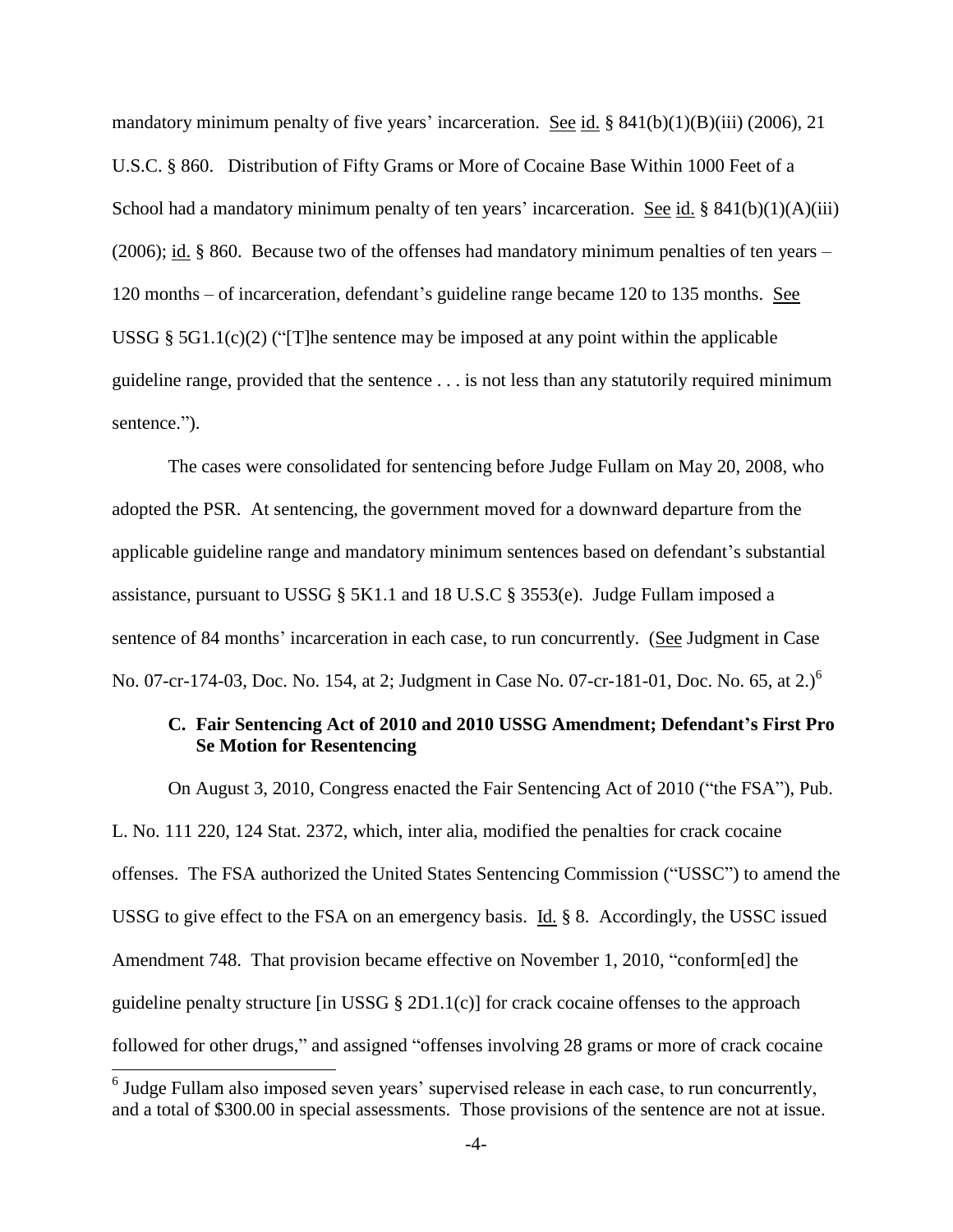... a base offense level of 26." USSG App. C, Amend. 748, "Reason for Amendment."<sup>7</sup> The emergency amendment was not made retroactive. See USSG § 1B1.10 (2010 ed.).

Defendant filed a pro se Motion for Re-Sentencing Pursuant to 18 U.S.C. § 3582(c)(2) ("Def.'s First Pro Se Mot.") on October 14, 2010. In that motion, filed "in anticipation of a favorable decision as to the retroactive applicability" of the FSA, defendant asked the Court to resentence him using the lowered guidelines. (Def.'s First Pro Se Mot. 2.) Upon Judge Fullam's request, the Federal Community Defender Office reviewed defendant's motion and advised defendant and the Court that the FSA had not been made retroactive. (Correspondence from Felicia Sarner, Esq., Case No. 07-cr-174 Doc. No. 165, Case No. 07-cr-181 Doc. No. 87.) Judge Fullam denied defendant's motion on February 8, 2011.

#### **D. 2011 USSG Amendments**

Amendment 750 to the USSG, which became effective on November 1, 2011, made the changes in Amendment 748, including the crack cocaine offense guideline revisions, permanent. USSG App. C, Amend. 750. The USSC also issued Amendment 759, which became effective November 1, 2011, and potentially affects this case in two ways. First, Amendment 759 made the changes to the crack cocaine sentencing guideline revisions in Amendment 750 retroactive. See USSG App. C, Amend. 750, "Reason for Amendment." Second, Amendment 759 modifies USSG § 1B1.10, which governs when a term of imprisonment may be reduced due to amended guideline ranges. See id.

### **E. Defendant's Second Pro Se Motion for Resentencing & Supplemental Motion**

Defendant filed a second pro se Motion for Re-Sentencing Pursuant to 18 U.S.C. § 3582(c)(2) on October 19, 2011, and counsel filed a Supplemental Motion to Reduce Sentence

 $\frac{7}{7}$  The FSA also modified the mandatory minimum penalties for crack cocaine offenses. See 21 U.S.C. § 841(b). That amendment is not retroactive, nor does defendant argue that it is.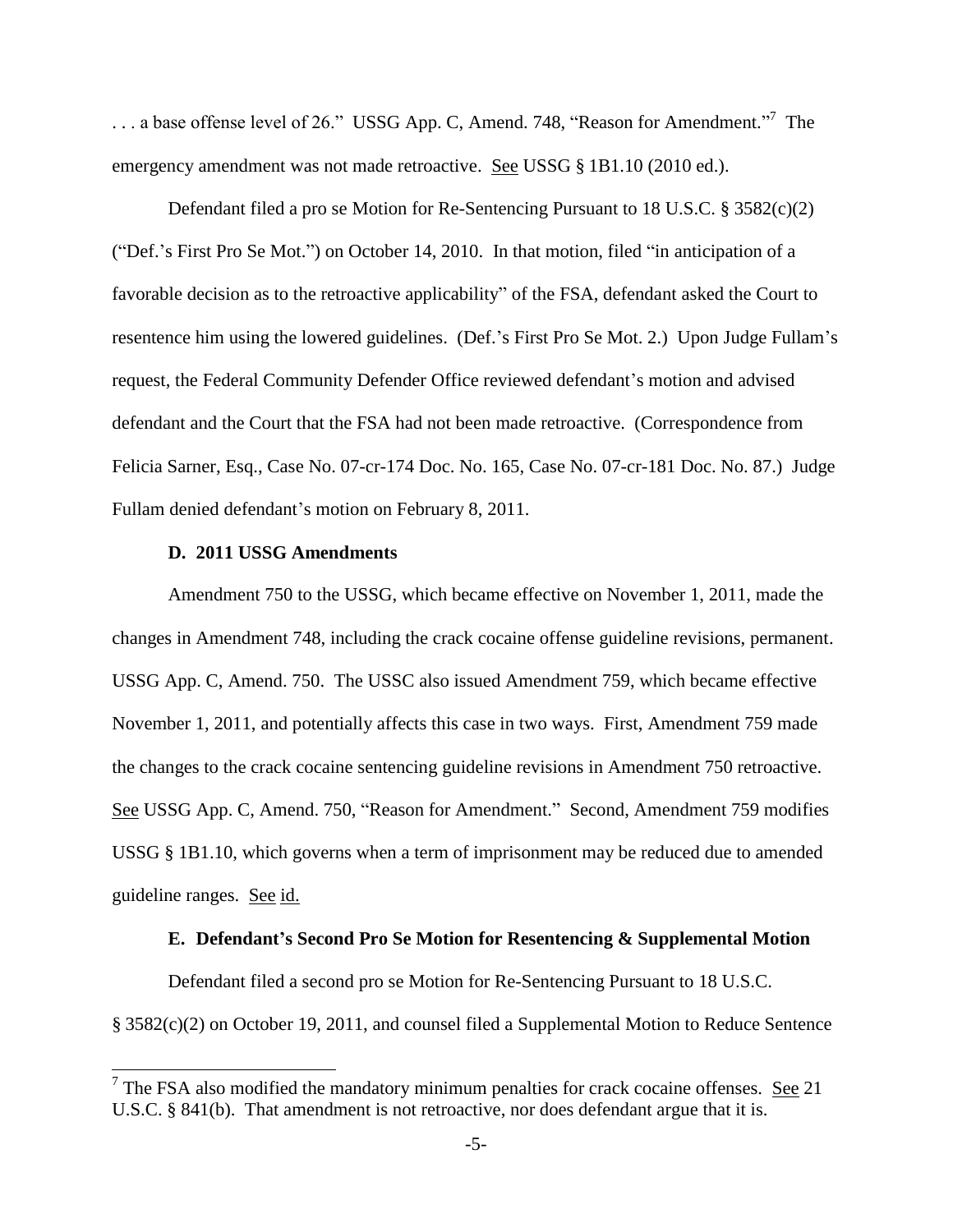Pursuant to 18 U.S.C.  $\S 3582(c)(2)$  and Memorandum of Law in Support (collectively, "Def.'s Supp. Mot.") on November 4, 2011. According to defendant, he should receive the benefit of the lowered crack cocaine offense guidelines notwithstanding the statutory mandatory minimum penalties. (Def.'s Supp. Mot. 2-4.) Defendant contends that the amended guidelines would provide a guideline range of seventy-eight to ninety-seven months<sup>8</sup> and that, under the 2011effective modifications to USSG § 1B1.10, the Court should consider this lowered range, not the statutory mandatory minimum, in evaluating the motion for resentencing. (Id.) Therefore, defendant argues, the Court should modify his sentence to fifty-five months, applying a proportional downward departure to Judge Fullam's original 18 U.S.C. § 3553(e) and USSG § 5K1.1 downward departure from 120 months to eighty-four months. (Def.'s Supp. Mot. 3, 6-

11.)

 $\overline{\phantom{a}}$ 

The government opposes defendant's motion for resentencing. It argues that the amendments to USSG § 1B1.10 do not alter the way the Court must apply the statutory mandatory minimum penalty, which establishes defendant's "applicable guideline range" at 120 months notwithstanding the lowered guideline ranges for crack cocaine offenses. (Gov't's Resp. Def.'s Mot. Reduction Sentence Pursuant  $18$  U.S.C.  $\S$  3582(c)(2) ("Gov't Resp.") 5-14.)

#### **III. Legal Standard**

18 U.S.C. § 3582(c)(2) provides, in relevant part:

The court may not modify a term of imprisonment once it has been imposed except that . . . in the case of a defendant who has been sentenced to a term of imprisonment based on a sentencing range that has subsequently been lowered by the Sentencing Commission pursuant to 28 U.S.C. 994(o), upon motion of the defendant . . . the court may reduce the term of imprisonment, after considering the

<sup>&</sup>lt;sup>8</sup> As discussed infra, defendant incorrectly treats the amended crack cocaine guidelines as establishing a three-step reduction instead of a four-step reduction. If there were no applicable mandatory minimums, the four-step reduction would yield a guideline range of seventy to eighty-seven months. See USSG ch. 5 pt. A.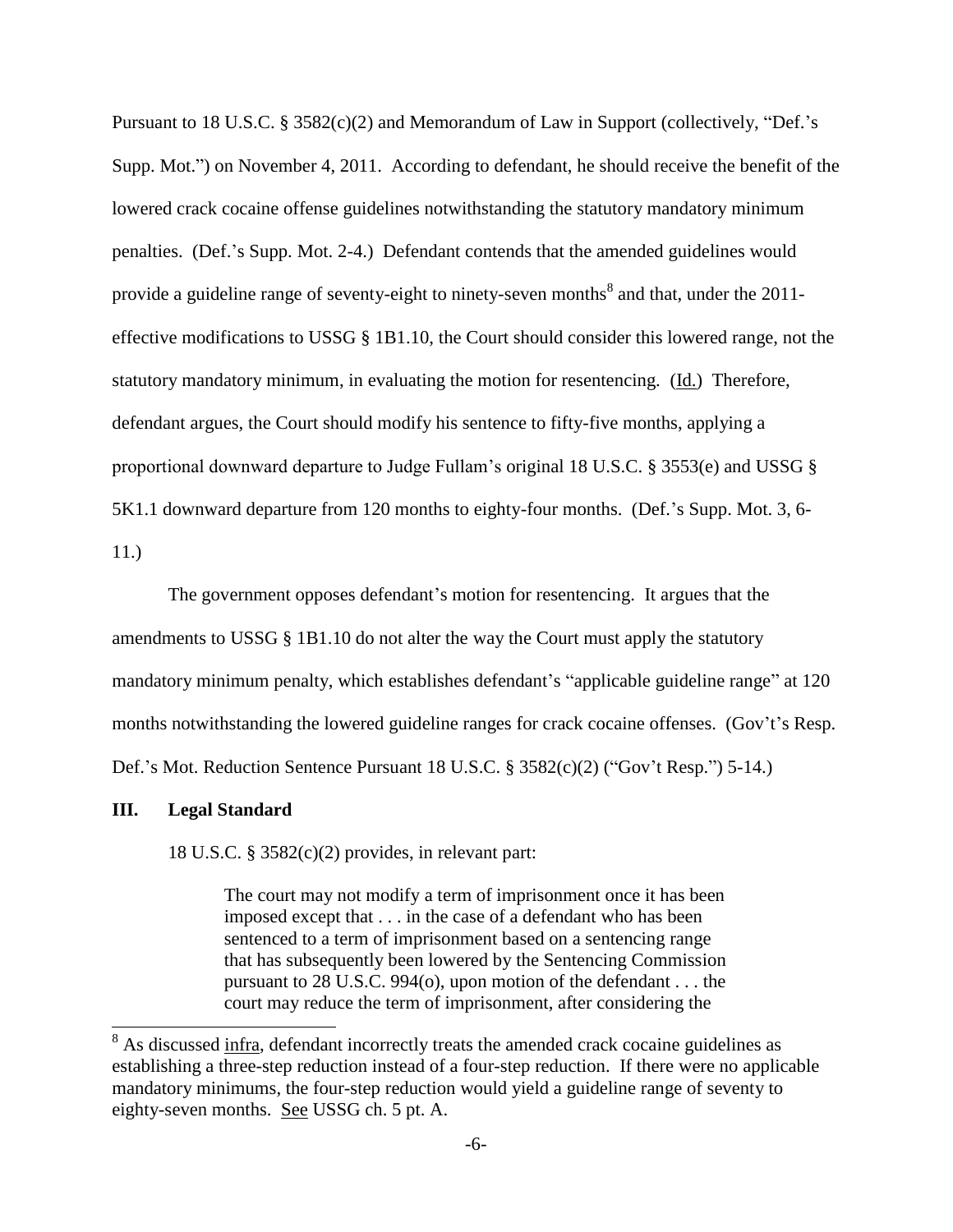factors set forth in section 3553(a) to the extent that they are applicable, if such a reduction is consistent with applicable policy statements issued by the [USSC].

This statute creates a two-step inquiry. Dillon v. United States, \_\_ U.S. \_\_, 130 S. Ct.

2683, 2691 (2010). "A court must first determine that a reduction is consistent with  $\S$  1B1.10

before it may consider whether the authorized reduction is warranted, either in whole or in part,

according to the factors set forth in  $\S$  3553(a)." Id.

In step one, the Court must "follow the Commission's instructions in  $\S$  1B1.10 to

determine the prisoner's eligibility for a sentence modification and the extent of the reduction

authorized." Id. at 2691. The newly revised version of USSG  $\S$  1B1.10, effective November 1,

2011, provides, in relevant part:

(a) Authority.—

(1) In General.—In a case in which a defendant is serving a term of imprisonment, and the guideline range applicable to that defendant has subsequently been lowered as a result of an amendment to the Guidelines Manual listed in subsection (c) below, the court may reduce the defendant's term of imprisonment as provided by 18 U.S.C.  $§ 3582(c)(2). \ldots$ 

(2) Exclusions.—A reduction in the defendant's term of imprisonment is not consistent with this policy statement and therefore is not authorized under 18 U.S.C.  $§$  3582(c)(2) if— (A) none of the amendments listed in subsection (c) is applicable to the defendant; or

(B) an amendment listed in subsection (c) does not have the effect of lowering the defendant's applicable guideline range. . . .

(b) Determination of Reduction in Term of Imprisonment.—

(1) In General.—In determining whether, and to what extent, a reduction in the defendant's term of imprisonment under 18 U.S.C. § 3582 $(c)(2)$  and this policy statement is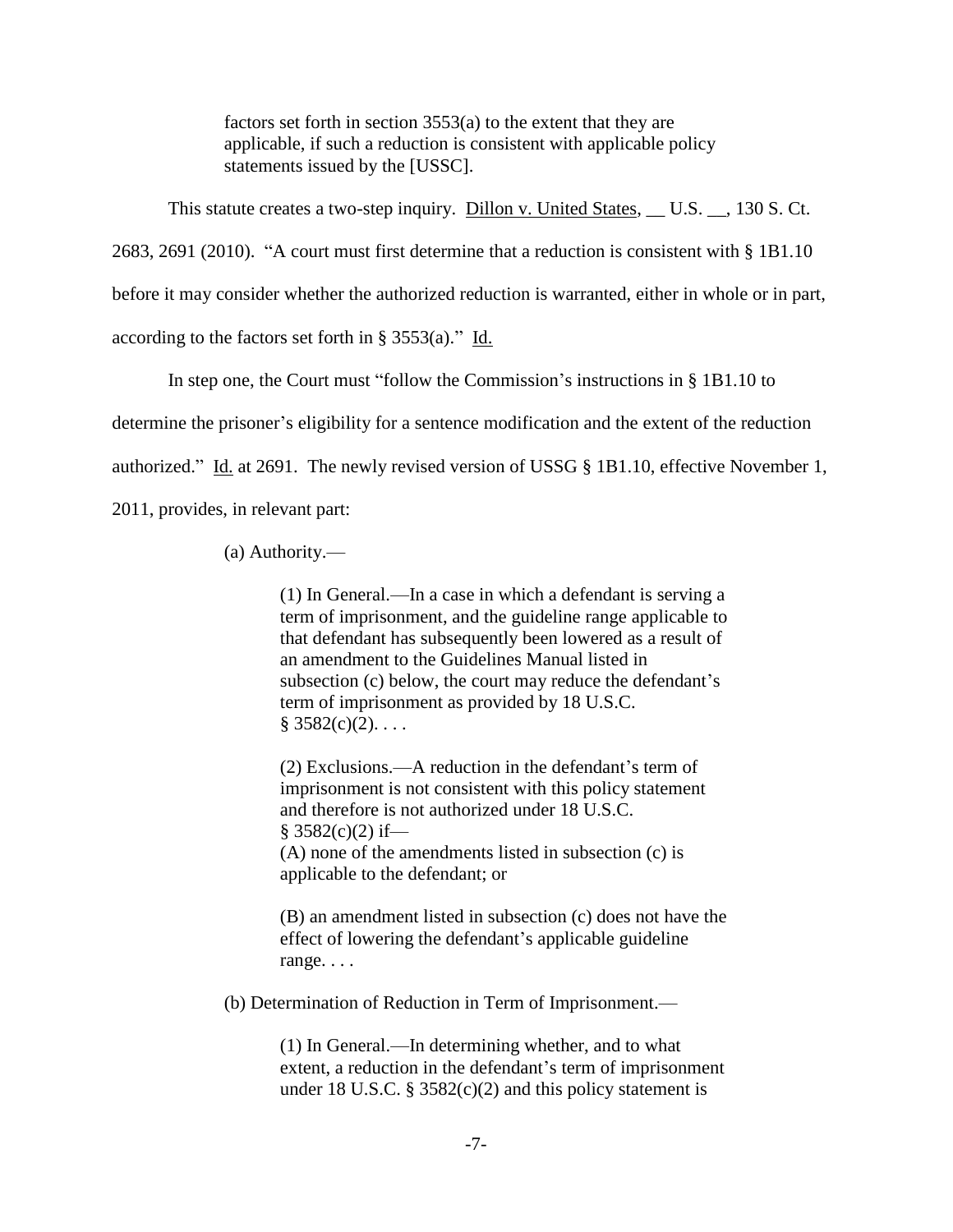warranted, the court shall determine the amended guideline range that would have been applicable to the defendant if the amendment(s) to the guidelines listed in subsection (c) had been in effect at the time the defendant was sentenced. In making such determination, the court shall substitute only the amendments listed in subsection (c) for the corresponding guideline provisions that were applied when the defendant was sentenced and shall leave all other guideline application decisions unaffected.

(2) Limitation and Prohibition on Extent of Reduction.— (A) Limitation.—Except as provided in subdivision (B), the court shall not reduce the defendant's term of imprisonment under 18 U.S.C.  $\S$  3582(c)(2) and this policy statement to a term that is less than the minimum of the amended guideline range determined under subdivision (1) of this subsection.

(B) Exception for Substantial Assistance.—If the term of imprisonment imposed was less than the term of imprisonment provided by the guideline range applicable to the defendant at the time of sentencing pursuant to a government motion to reflect the defendant's substantial assistance to authorities, a reduction comparably less than the amended guideline range determined under subdivision (1) of this subsection may be appropriate.

(C) Prohibition.—In no event may the reduced term of imprisonment be less than the term of imprisonment the defendant has already served.

(c) Covered Amendments.—Amendments covered by this policy statement are listed in Appendix C as follows: . . . 750 (parts A and C only).

The Court must determine whether "the amended guideline range that would have been

applicable" to defendant has been lowered, and it must do so by substituting only the revised

offense guidelines of Amendment 750 and leaving the rest of the calculation as it was. See

USSG § 1B1.10(b)(1) (2011 ed.). If the revised offense guideline range is lower, resentencing is

consistent with USSG § 1B1.10, and the Court may proceed to step two of the Dillon analysis.

However, if the revised offense guidelines do not have the "effect of lowering the defendant's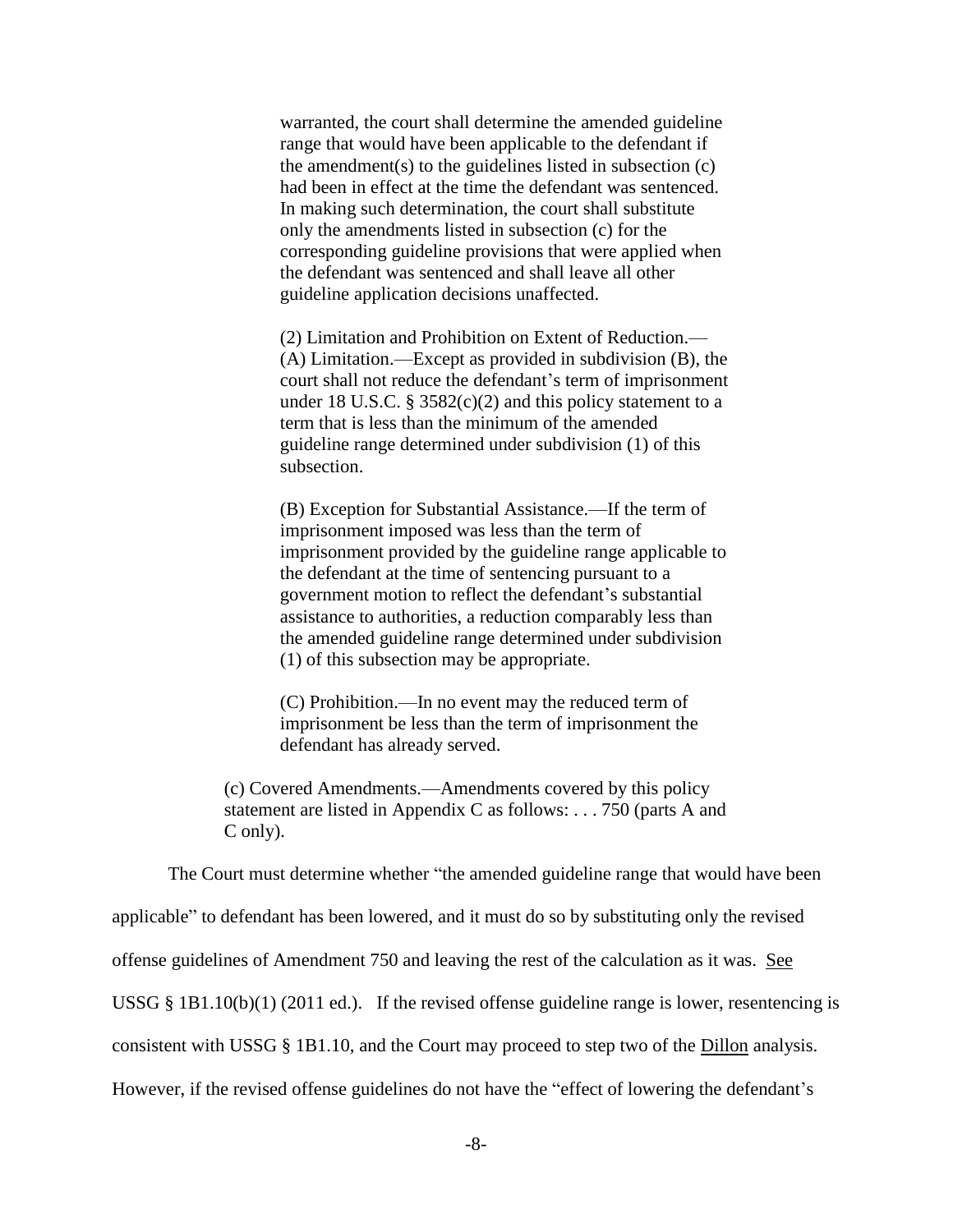applicable guideline range," a sentencing reduction is not consistent with USSG  $\S$  1B1.10, and the Court's inquiry is complete. See USSG  $\S$  1B1.10(a)(2)(B) (2011 ed.).

## **IV. Discussion**

Under the revised guidelines for crack cocaine offenses, 101 grams of crack cocaine increases the base offense level by twenty-six levels instead of thirty levels. See USSG §  $2D1.1(7)$  (2011 edition). Revised USSG § 1B1.10(b)(1) provides that "the court shall substitute only the amendments listed in subsection (c) . . . and shall leave all other guideline application decisions unaffected," (emphasis added). Thus, other aspects of the calculation remain unchanged: the offense level is increased by two levels for the protected zone, see id. §  $2D1.2(a)(1)$  (2007 ed.), and is decreased by three levels for acceptance of responsibility, see id. §§ 3E1.1(a)-(b) (2007 ed.), giving an offense level of twenty-five. This offense level, matched with a criminal history of III, would result in a sentence of seventy to eighty-seven months' incarceration before consideration of the mandatory minimums. See id. ch. 5 pt. A.

The next step in the guidelines analysis – application of the statutory mandatory minimum penalties – is the primary issue in the case. According to the government, the 2011 USSG amendments have not invalidated United States v. Doe, 564 F.3d 305, 311-12 (3d Cir. 2009), which interpreted the prior version of USSG § 1B1.10 to foreclose the argument defendant has raised in this case. (Gov't Resp. 9-15.) If the government is correct, under Doe, USSG § 5G1.1(b) provides the guideline sentence in defendant's case: because the offenses of conviction carried a mandatory minimum sentence of 120 months, the "statutorily required minimum sentence is greater than the maximum of the applicable guideline range," and the "statutorily required minimum sentence [of 120 months] shall be the guideline sentence."

-9-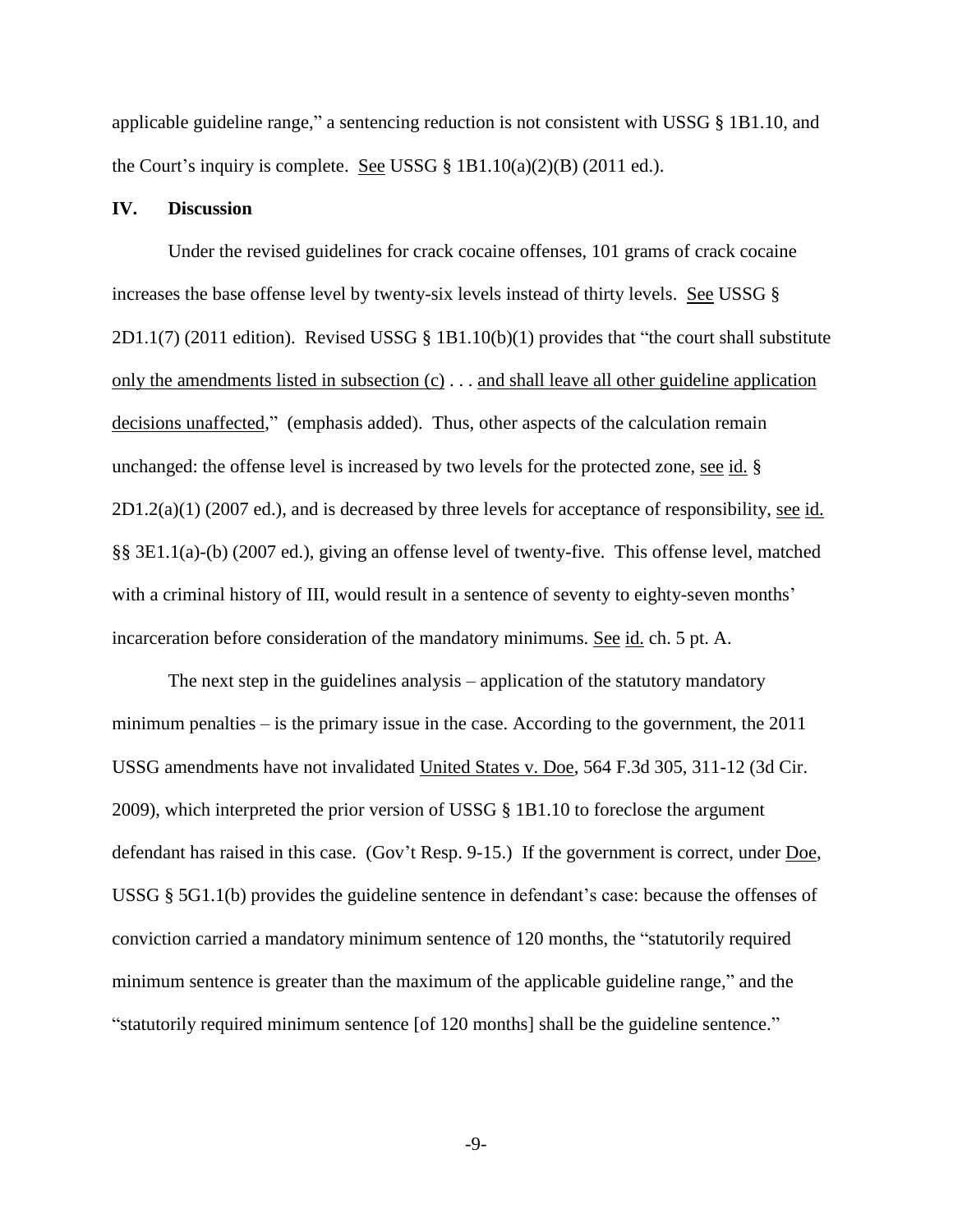Therefore, the government argues, the amended guideline range remains the same as that applied at defendant's original sentencing, and resentencing is not appropriate.

Defendant contends that the amendments to USSG § 1B1.10 compel a different result from that dictated by Doe. Specifically, defendant argues that the USSG now distinguishes between "the applicable guideline range," which is determined solely by defendant's offense level and criminal history, and the applicable "guideline sentence," which takes into account the mandatory minimum. (Def.'s Supp. Mot. 8 (emphasis added).) According to defendant, resentencing is appropriate because the Court may reduce a sentence when "the guideline range applicable to that defendant has subsequently been lowered [by a retroactive amendment]." USSG § 1B1.10(a)(1) (2011 ed.) (emphasis added).

The Court reviews the Third Circuit's holding in Doe before addressing the 2011 amendments to USSG § 1B1.10.

## **A. The Third Circuit's Opinion in United States v. Doe**

In Doe, the Third Circuit upheld a district court's denial of the resentencing motions of two defendants who sought relief under the 2007 amendments to the crack cocaine sentencing guideline ranges. 564 F.3d at 307. Like defendant in this case, both defendants in Doe were subject to statutory mandatory minimum sentences that exceeded the guideline ranges that otherwise would have applied based on their offense levels and criminal histories. Id. at 308. As in this case, at sentencing the district court in <u>Doe</u> granted the government's motion to depart downward under 18 U.S.C. § 3553(e) and USSG § 5K1.1. Id. Both defendants in  $\overline{Doe}$  – like defendant in this case – ultimately received sentences below both the guideline ranges and the statutory mandatory minimum sentences. Id.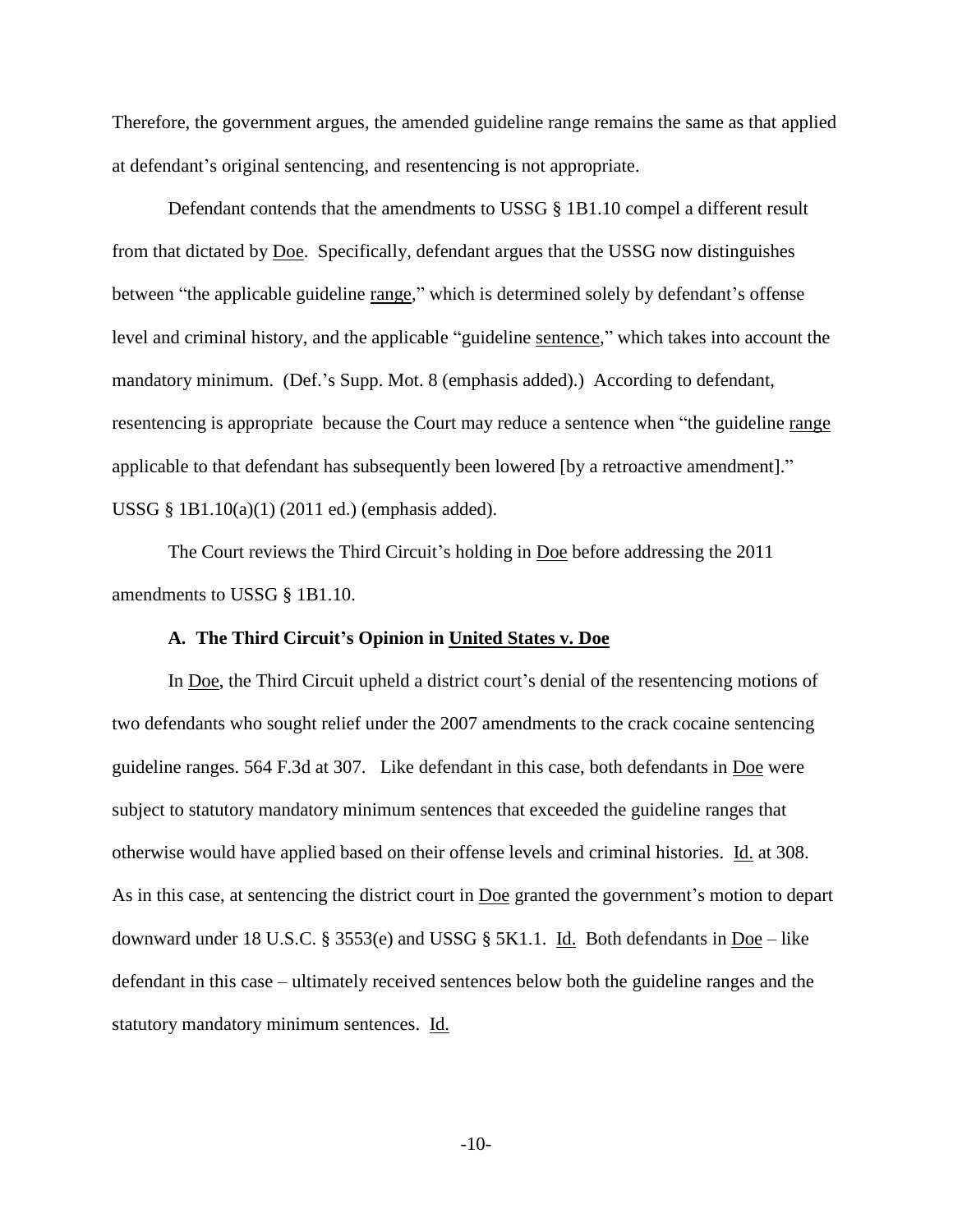On appeal, the defendants in Doe argued that they were entitled to resentencing under the

then-effective version of USSG  $\S$  1B1.10 because their "applicable guideline ranges" were

lowered by the 2007 crack cocaine amendments. 564 F.3d at 311-12. The 2007 version of

§ 1B1.10 provided in relevant part:

(a) Where a defendant is serving a term of imprisonment, and the guideline range applicable to that defendant has subsequently been lowered as a result of an amendment to the Guidelines Manual listed in subsection (c) below, a reduction in the defendant's term of imprisonment is authorized under 18 U.S.C. § 3582(c)(2). If none of the amendments listed in subsection (c) is applicable, a reduction in the defendant's term of imprisonment under 18 U.S.C.  $§ 3582(c)(2)$  is not consistent with this policy statement and thus is not authorized.

(b) In determining whether, and to what extent, a reduction in the term of imprisonment is warranted for a defendant eligible for consideration under 18 U.S.C. § 3582(c)(2), the court should consider the term of imprisonment that it would have imposed had the amendment(s) to the guidelines  $\ldots$  been in effect at the time the defendant was sentenced, except that in no event may the reduced term of imprisonment be less than the term of imprisonment the defendant has already served.

USSG § 1B1.10 (2007 ed.) (emphasis added).

The Doe defendants asked the Third Circuit to distinguish between  $(1)$  the "applicable"

guideline range,‖ as used in § 1B1.10 and solely based on a defendant's offense level and

criminal history; and (2) the "applicable guideline sentence," as used in  $\S$  5G1.1 and computed

after taking the mandatory minimum into account. Id. (emphasis added). The Court rejected

this argument, noting that "[b]oth the Guideline language and Third Circuit precedent require[d]

otherwise." Id. The Doe court reasoned:

The Appellants argue that the term "applicable guideline range" cannot refer to the Guideline sentence because the Guidelines create a distinction between the terms. The simplicity of this argument is appealing, but nevertheless it is dispelled by the clear import of the § 1B1.1 order for sentence determination, the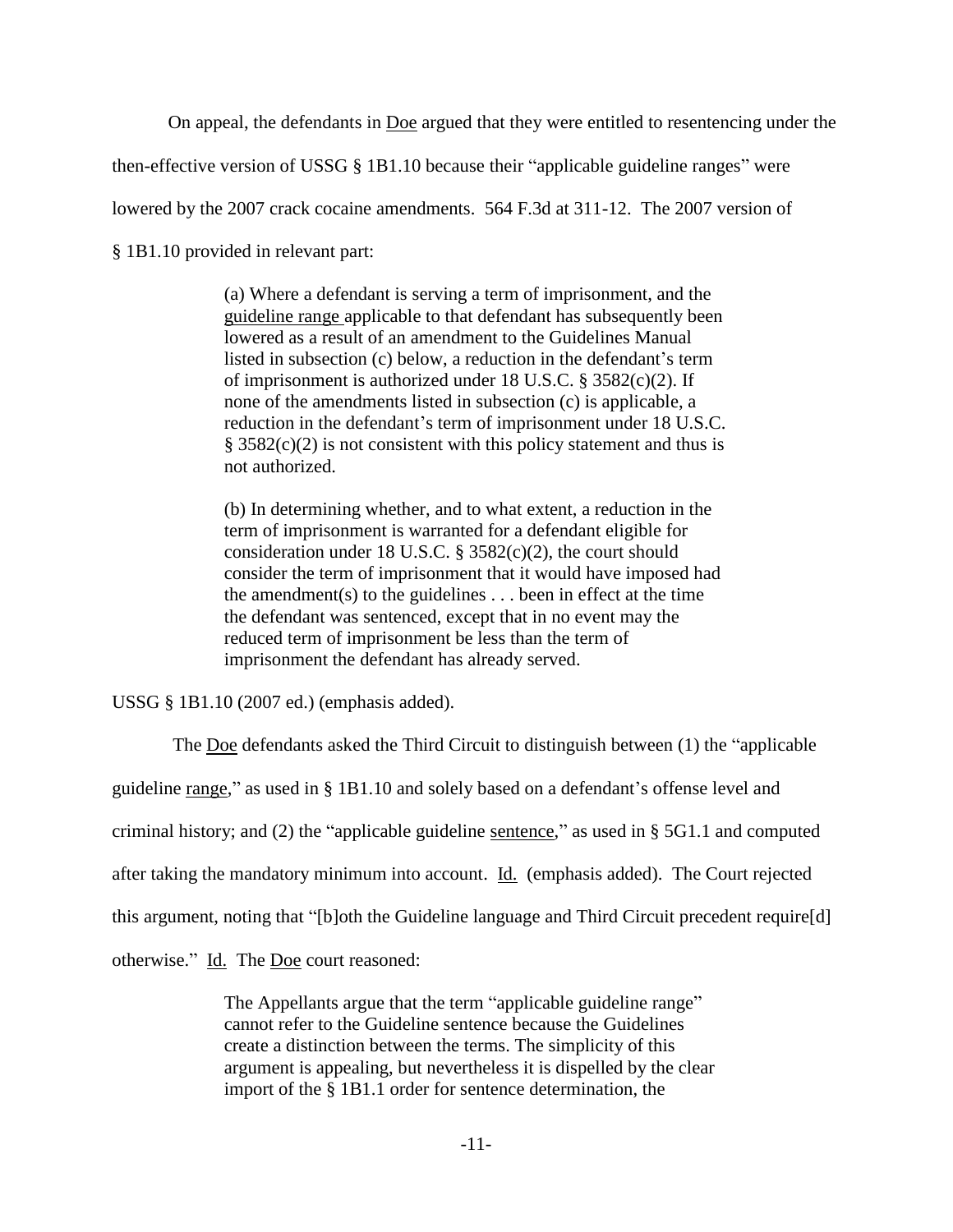language of § 5G1.1(b), the commentary to § 1B1.10 and our holding in [United States v. Cordero, 313 F.3d 161 (3d Cir. 2002)].

The key term is "applicable" Guideline range, rather than "initial" Guideline range. Because the Appellants' mandatory minimum sentences under § 5G1.1(b) subsumed and displaced their initial Guideline ranges, the applicable Guideline range for purposes of § 1B1.10(a)(2)(B) must be the Appellants' mandatory minimum sentences, which were not affected by Amendment 706. See also United States v. Moore, 541 F.3d 1323, 1330 (11th Cir. 2008) (holding that a defendant is not eligible for resentencing under  $§ 3582(c)(2)$  where "a retroactively applicable guideline amendment reduces a defendant's base offense level, but does not alter the sentencing range upon which his or her sentence was based").

Id.

Defendant's argument in this case presents the same issue as in <u>Doe</u>. Thus, his motion must be denied unless the 2011-effective amendments to the USSG compel a different result.

## **B. 2011 USSG Amendments**

Defendant's argument as to the 2011 USSG amendments has two parts. First, defendant

asserts that amended § 1B1.10, read in context with its commentary and other provisions,

establishes a meaningful distinction between guideline "range" and "sentence." (Def.'s Supp.

Mot. 5-10.) Second, defendant contends that USSG  $\S$  1B1.10(b)(2)(B), the "exception for

substantial assistance," permits the Court to resentence defendant because Judge Fullam departed

below the mandatory minimum pursuant to 18 U.S.C. § 3553(e). (Def.'s Supp. Mot. 5-10.) The

Court addresses each part of the argument in turn.

## *1. The Amended Guidelines Do Not Differentiate Between a Guideline "Range" and "Sentence"*

In arguing that resentencing is appropriate, defendant relies on what he asserts is "the new definition of 'applicable guideline range.'" (Def.'s Supp. Mot. 8.) This "definition," which appears in the commentary to the 2011 version of USSG  $\S$  1B1.10, states, "Eligibility for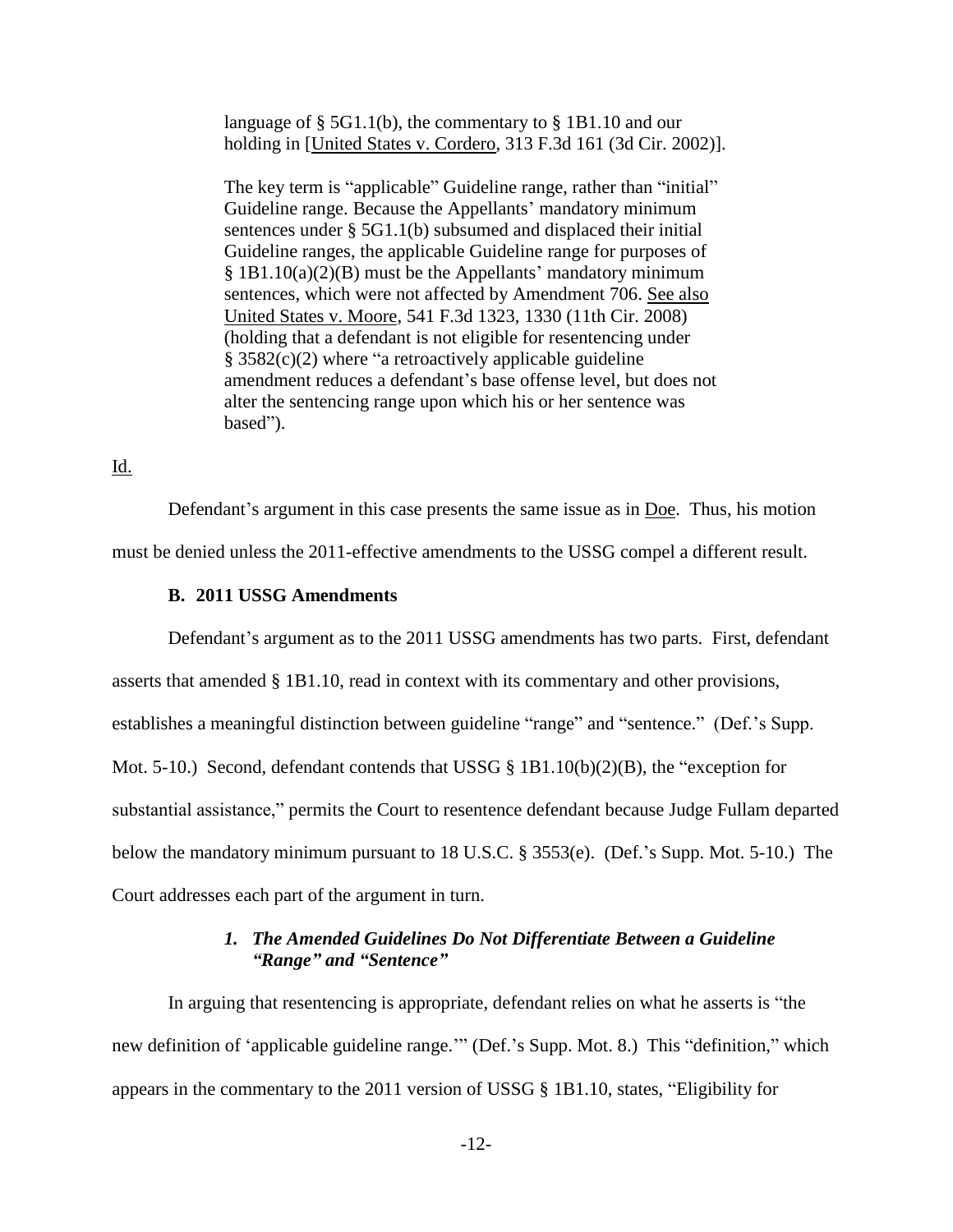consideration under 18 U.S.C.  $\S$  3582(c)(2) is triggered only by an amendment listed in subsection (c) that lowers the applicable guideline range (i.e., the guideline range that corresponds to the offense level and criminal history category determined pursuant to §1B1.1(a), which is determined before consideration of any departure provision in the Guidelines Manual or any variance)." USSG § 1B1.10, commentary  $(n. 1(A))$  (2011 ed.) (emphasis added).

To further support his attempt to distinguish an applicable guideline range from an applicable guideline sentence, defendant cites USSG  $\S$  1B1.1,<sup>9</sup> which dictates the order in which courts apply the guidelines. That ordering requires the Court to "[d]etermine the guideline range in Part A of Chapter Five that corresponds to the offense level and criminal history" before applying the mandatory minimum under USSG  $\S$  5G1.1. See USSG  $\S$ § 1B1.1(g)-(h) (2007 ed.) (emphasis added). According to defendant, this reference proves the "applicable guideline" range" concerns only the calculation based on offense level and criminal history score, while the "guideline sentence  $\dots$  is not determined until the next step," when the Court considers USSG §§ 5G1.1 and 5K1.1. (Def.'s Supp. Mot. 8 (emphasis added).)

The Court concludes that defendant's reliance on USSG § 1B1.10 commentary 1(a) is misplaced. The USSC left unchanged another portion of that commentary, which states:

> [A] reduction in the defendant's term of imprisonment is not authorized under 18 U.S.C. § 3582(c)(2) and is not consistent with this policy statement if:  $\dots$  an amendment listed in subsection (c) is applicable to the defendant but the amendment does not have the effect of lowering the defendant's applicable guideline range because of the operation of another guideline or statutory provision (e.g., a statutory mandatory minimum term of imprisonment).

l

<sup>&</sup>lt;sup>9</sup> Defendant cites the 2011-effective version of USSG  $\S$  1B1.1. Because the Court's task in evaluating a motion for resentencing is to "substitute only the amendments listed in  $\lceil \S 1B1.10(c) \rceil$  $(2011 \text{ ed.})$ ]," and Amendment 741 is not listed therein, the Court must apply the 2007 edition of § 1B1.1. See USSG § 1B1.10(b)(1). Defendant's argument is based on language in § 1B1.1 that has not changed between the 2007 and 2011 editions of the USSG. However, other 2011 revisions to § 1B1.1 counsel against defendant's argument for resentencing. See infra n.10.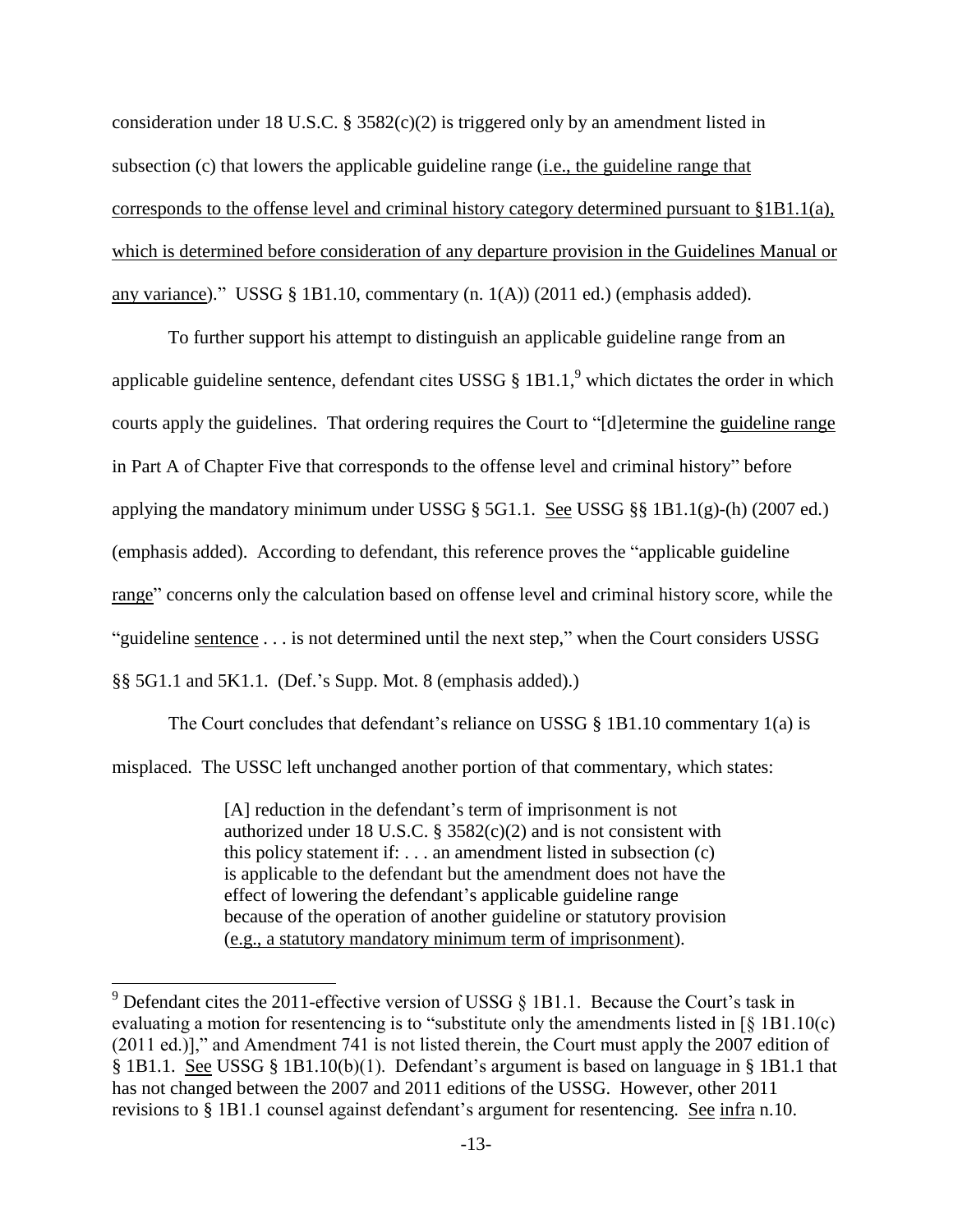USSG  $\S$  1B1.10, comment. (n. 1(A)) (2011 ed.) (emphasis added). The Doe court cited this language in support of its conclusion that resentencing was not appropriate. 564 F.3d at 312 (citing 2007 edition). This commentary makes clear that the term "applicable guideline range" encompasses statutory mandatory minimums, which may – as in this case – trump a retroactive amendment to the offense tables. Moreover, neither the other provisions of amended § 1B1.10 nor the commentary thereto provide any evidence that the USSC intended the 2011 amendments to circumvent application of the statutory mandatory minimums.

Defendant is also incorrect that USSG  $\S$  1B1.1 implies that  $\S$  1B1.10 now requires resentencing in cases like this one. A mere instruction to determine "the guideline range . . . that corresponds to the offense level and criminal history category" before considering mandatory minimums and departures, USSG § 1B1.1 (2007 ed.) (emphasis added), does not create a legally significant distinction between a guideline "sentence" and "range." The reference to "guideline sentence[s]" in USSG  $\S$  5G1.1(b) (emphasis added) only shows that, "where the statutorily authorized minimum sentence is greater than the maximum of the applicable guideline range," there is no longer a guideline range; rather, there is only one "guideline sentence" – the mandatory minimum. Cf. USSG  $\S$  5G1.1(a) ("Where the statutorily authorized maximum sentence is less than the minimum of the applicable guideline range, the statutorily authorized maximum sentence shall be the guideline sentence."). Contrary to defendant's argument, where the mandatory minimum does not exceed the high end of the guideline range, the guidelines still contemplate the existence of a "guideline range": "the sentence may be imposed at any point within the applicable guideline range, provided that the sentence . . . is not less than any statutorily required mandatory minimum sentence.<sup> $10$ </sup> See USSG § 5G1.1(c)(2).

 $\overline{\phantom{a}}$ 

<sup>&</sup>lt;sup>10</sup> Although the 2011 version of USSG  $\S$  1B1.1(a) does not apply in this case, the 2011 amendments to that provision undermine defendant's argument because application of statutory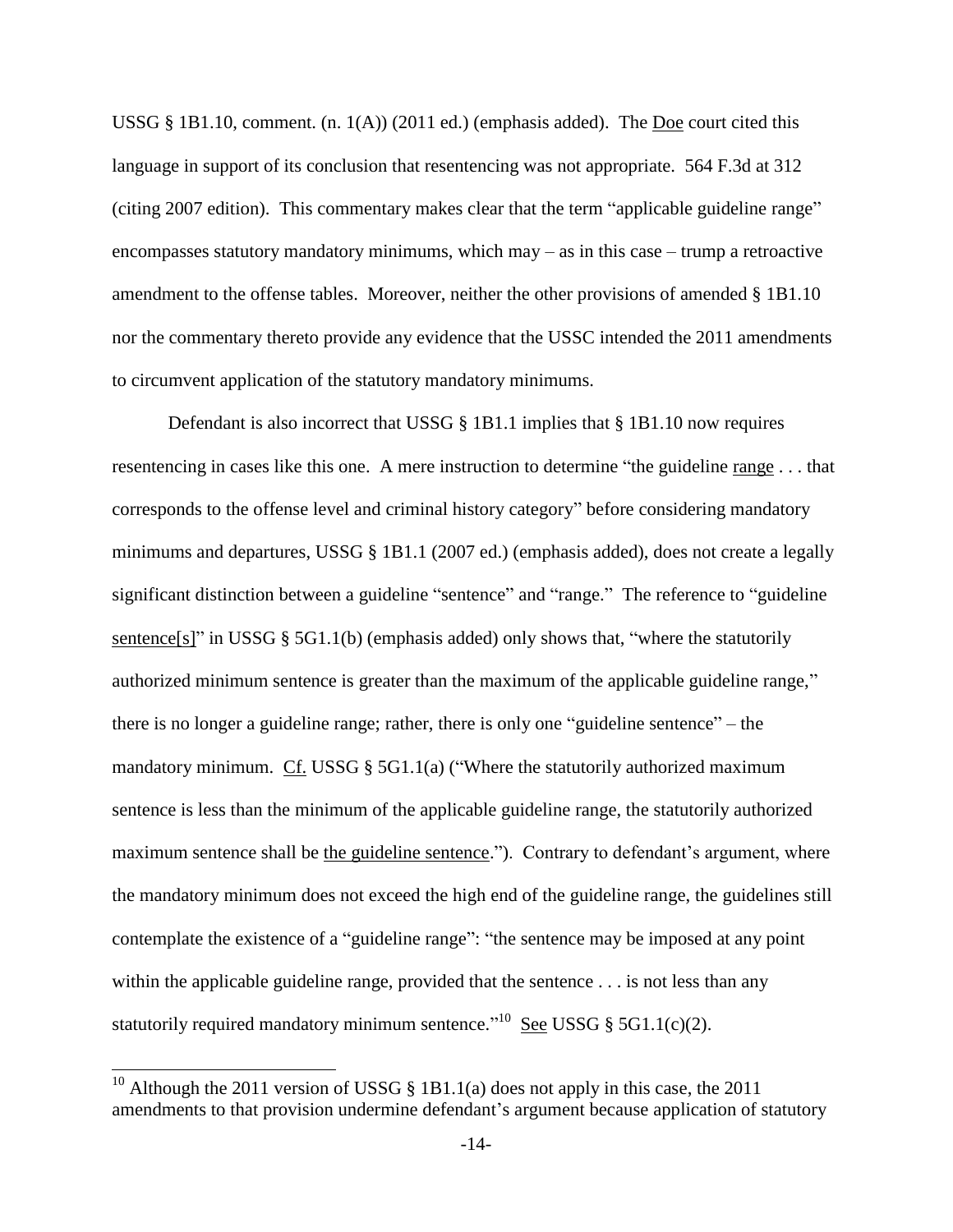The Court concludes that the 2011 version of USSG  $\S$  1B1.10 does not create a distinction between an "applicable guideline range" and an "applicable sentence." The 2011 amendments do not invalidate Doe's holding that "the term 'applicable guideline range' in  $[\S 1B1.10(a)]$  refer[s] to the ... Guideline sentence as calculated under  $\S 5G1.1(b)$  because that sentence subsume[s] and replace[s] [the] initial sentencing ranges calculated under  $\S$  5A." See 564 F.3d at 311. Even applying the crack cocaine amendments, the defendant's guideline range is unchanged because of the mandatory minimum sentence. Thus, defendant is not entitled to resentencing. <u>See</u> USSG  $\S$  1B1.10(a)(1)(B) (2011 ed.).

# *2. Amended § 1B1.10(b)(2)(B) Does Not Entitle Defendant to a Comparable Reduction Based on Substantial Assistance.*

According to defendant, USSG § 1B1.10(b)(2)(B) – newly added by the 2011 amendments – also demonstrates that defendant is eligible for resentencing. That provision provides:

> If the term of imprisonment imposed was less than the term of imprisonment provided by the guideline range applicable to the defendant at the time of sentencing pursuant to a government motion to reflect the defendant's substantial assistance to authorities, a reduction comparably less than the amended guideline range determined under subdivision (1) of this subsection may be appropriate.

USSG § 1B1.10(b)(2)(B) (2011 ed.). Defendant contends that this section "give[s] special treatment" to "defendants who faced mandatory minimum sentences but received substantial assistance departures.‖ (Def.'s Supp. Mot. 9.)

The Court rejects defendant's argument. § 1B1.10(b)(2)(B) is not an independent grant of authority to reduce a sentence. There is no "amended guideline range determined under subdivision  $(1)$ " in this case because, as discussed supra, the guideline range applicable to

 $\overline{\phantom{a}}$ 

mandatory minimums is now listed as step eight in the determination of "the guideline range." USSG § 1B1.1(a) (2011 ed.) (emphasis added).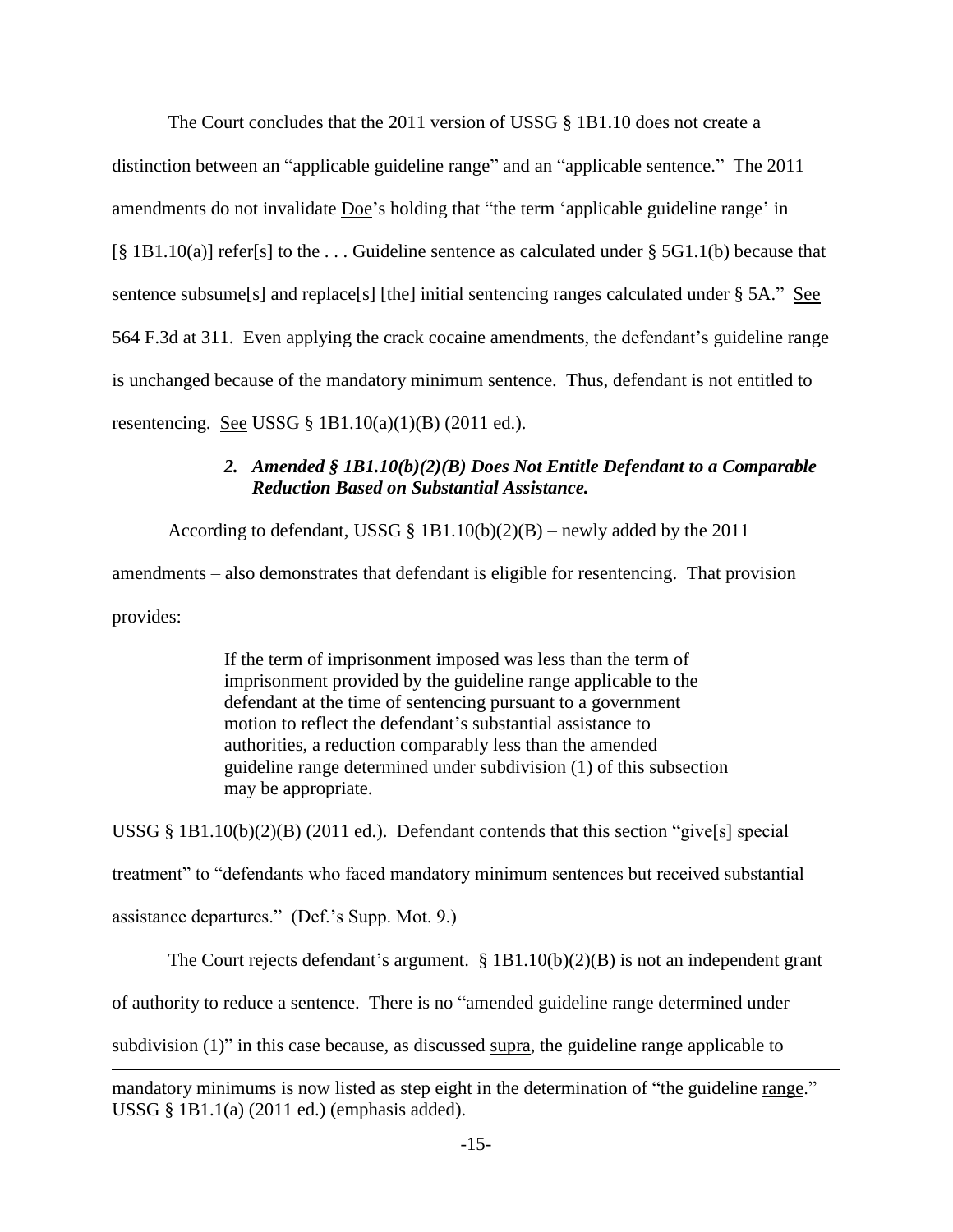defendant is the mandatory 120-month minimum, which the crack cocaine amendments have not altered. Moreover, USSG § 1B1.10(b)(2)(B) appears in the subsection of § 1B1.10 titled "Limitation and Prohibition on Extent of Reduction." The structure of amended § 1B1.10 makes clear that  $\S 1B1.10(b)(2)(B)$  is relevant only when the Court has already determined that a reduction is appropriate based on an "amended guideline range." The commentary confirms this result, providing an example in which the original guideline range was seventy to eighty-seven months, the amended range was fifty-one to sixty-three months, and the original sentence after a downward departure was fifty-six months. See USSG § 1B1.10, comment. (n. 3) (2011 ed.). According to the commentary, a sentence of forty-one months' incarceration would be a "comparable" reduction. Id. Because there is no "amended guideline range" in this case, defendant is not entitled to a reduction.

The Court thus concludes that defendant is not entitled to resentencing based on the "exception for substantial assistance" in the 2011 edition of the USSG.

## **V. Conclusion**

Because Amendment 750 "does not have the effect of lowering the defendant's applicable guideline range," USSG § 1B1.10(a)(2)(B) (2011 ed.), defendant is not entitled to resentencing. A reduction in defendant's sentence would not be consistent with the USSC's policy statement and is not contemplated by 18 U.S.C. § 3582(c)(2). Defendant's Pro Se Motion for Re-Sentencing Pursuant to 18 U.S.C. § 3582(c)(2) and counseled Supplemental Motion to Reduce Sentence Pursuant to 18 U.S.C. § 3582(c)(2) are denied.

An appropriate Order follows.